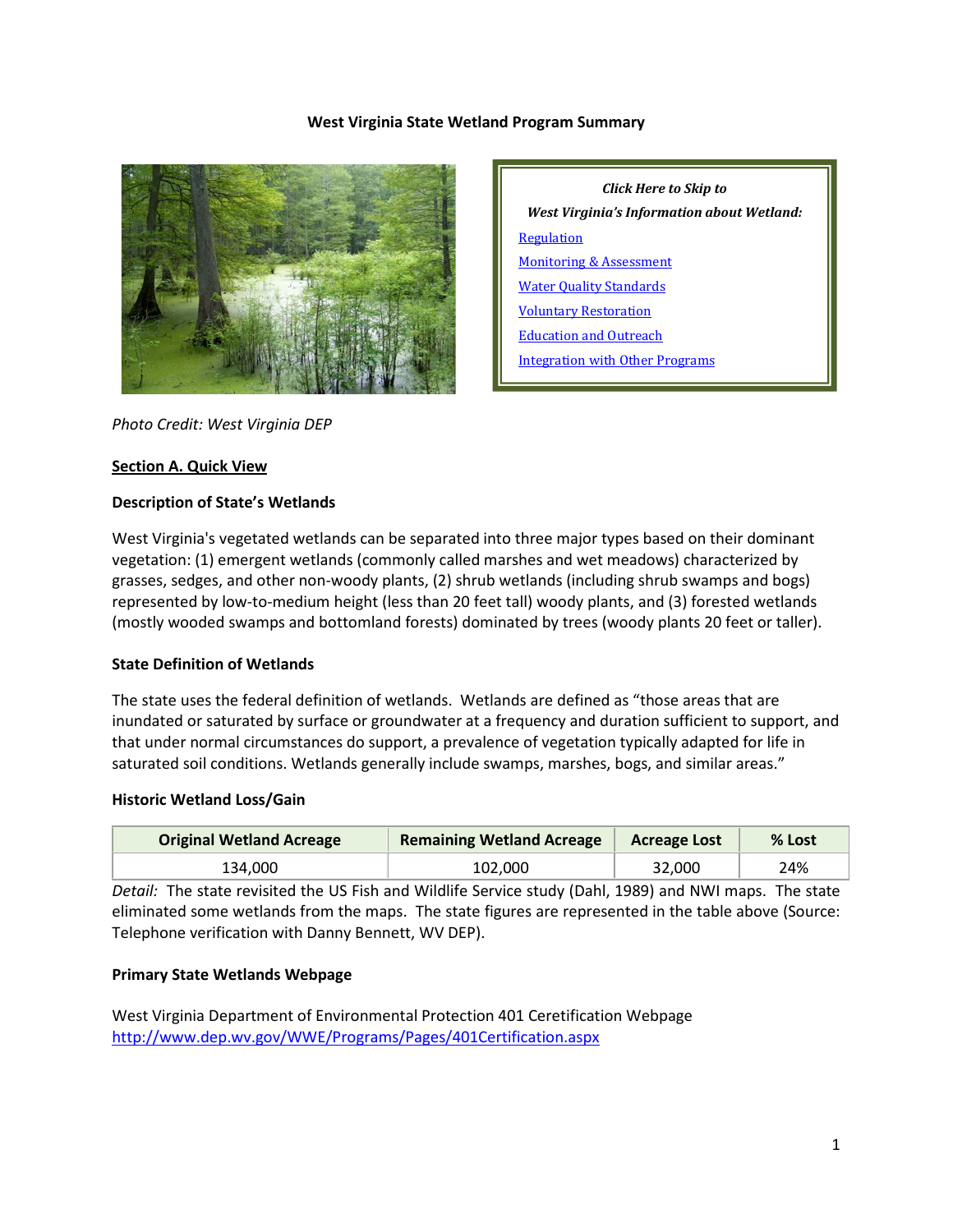## **State Wetland Program Plan**

West Virginia Wetland Program Plan (2011-2015) <http://water.epa.gov/type/wetlands/upload/wv-wpp.pdf>

## **No Net Loss/Net Gain Goal**

West Virginia SWVM is built around an informal principle of "no net loss" for wetlands. The state works to achieve the federal goal of no net loss.

# **State Resources for Wetland Work (2014 Estimates)**

| <b>State</b><br><b>Name</b> | Core element #1:<br><b>Regulation</b> | <b>Core Element #2:</b><br><b>Monitoring and</b><br><b>Assessment</b> | <b>Core Element #3:</b><br><b>Wetland Water</b><br><b>Quality Standards</b> | <b>Core Element #4:</b><br><b>Voluntary</b><br>Wetland<br><b>Restoration</b> |
|-----------------------------|---------------------------------------|-----------------------------------------------------------------------|-----------------------------------------------------------------------------|------------------------------------------------------------------------------|
| Agency                      | VT DNR*                               | <b>VT DNR</b>                                                         | <b>VT DEP</b>                                                               | Federally funded                                                             |
|                             |                                       |                                                                       |                                                                             | projects only                                                                |
| Source(s)                   | Unavailable                           | Grants and NWCA                                                       | Unavailable                                                                 | Federal programs                                                             |
| Amount                      | Unavailable                           | Unavailable                                                           | Unavailable                                                                 | Unavailable                                                                  |
| <b>Staffing</b>             | $~\sim$ 3 FTE                         | 1-3 FTE                                                               | $<$ .25 FTE                                                                 |                                                                              |
|                             | (Parts of 5 staff positions)          |                                                                       |                                                                             |                                                                              |
| <b>Agency</b>               | VT DEP (§401 certification)           | <b>VT DEP</b>                                                         |                                                                             |                                                                              |
| Source(s)                   | Unavailable                           | <b>NWCA</b>                                                           |                                                                             |                                                                              |
| <b>Amount</b>               | Unavailable                           | Unavailable                                                           |                                                                             |                                                                              |
| <b>Staffing</b>             | $~^{\sim}$ 2 FTE                      | Unavailable                                                           |                                                                             |                                                                              |
|                             | (+ mining §401 and NPDES)             |                                                                       |                                                                             |                                                                              |

**\***DNR has an MOU with DEP for non-co-regulated wetlands to do field regulation and comment on §404/§401 permit; also of note – staff indicate that there has been an impact on the program from recent staff retirements.

## **State Permitting Fees**

| <b>State Permitting Fee</b> | <b>State Name</b> |
|-----------------------------|-------------------|
| Yes/No                      | YES               |
| Amount (range)              | \$350             |
| Agency                      | <b>WVDEP</b>      |

### **Innovative Features**

• West Virginia Stream and Wetland Valuation Metric (SWVM) [http://www.lrh.usace.army.mil/Portals/38/docs/regulatory/West%20Virginia%20Stream%20and%2](http://www.lrh.usace.army.mil/Portals/38/docs/regulatory/West%20Virginia%20Stream%20and%20Wetland%20Valuation%20Metric%20Instructions.pdf) [0Wetland%20Valuation%20Metric%20Instructions.pdf](http://www.lrh.usace.army.mil/Portals/38/docs/regulatory/West%20Virginia%20Stream%20and%20Wetland%20Valuation%20Metric%20Instructions.pdf)

## **Models and Templates**

• West Virginia Stream and Wetland Valuation Metric (SWVM) – See above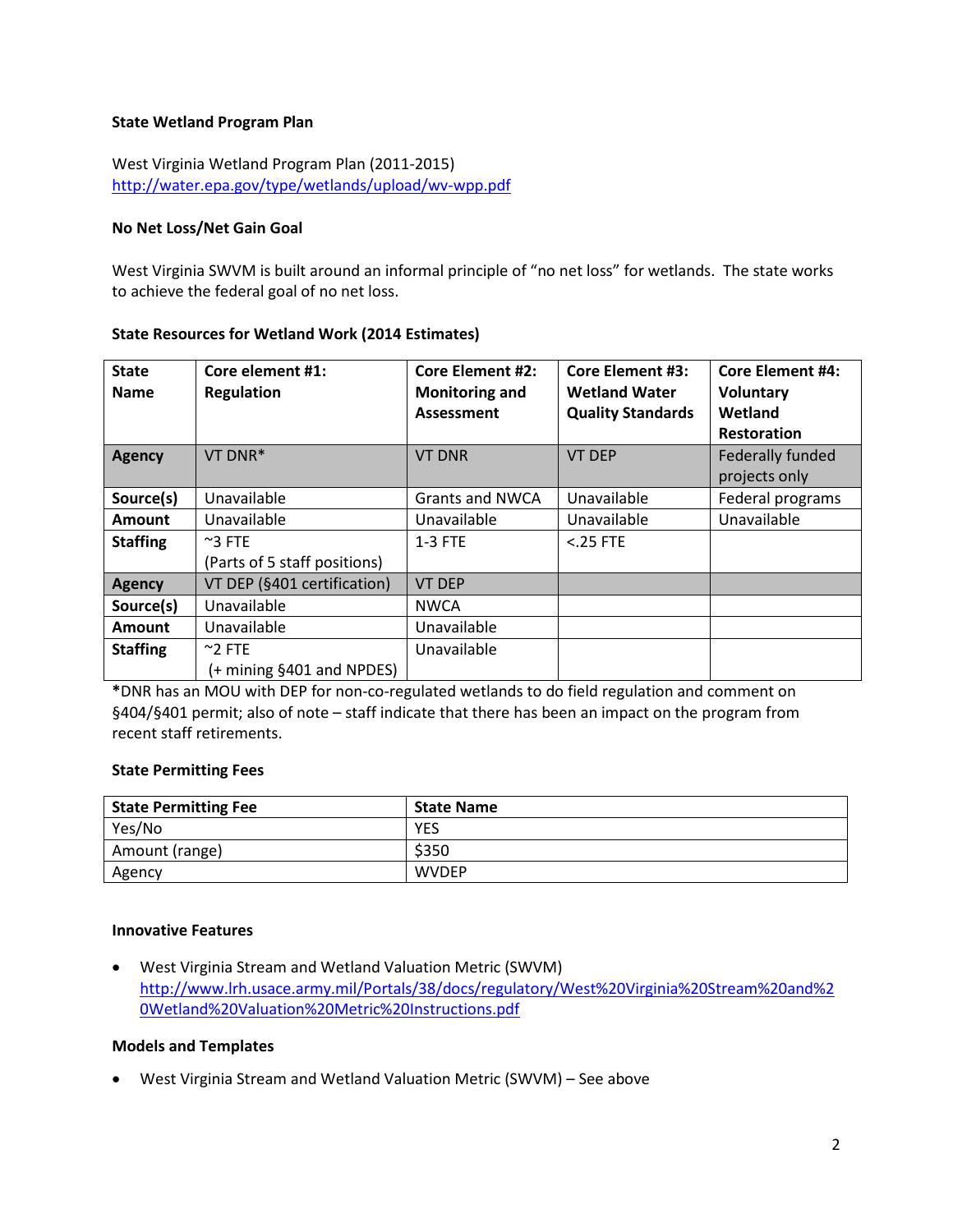## <span id="page-2-0"></span>**Section B. Regulation**

## **How are Wetlands Regulated in West Virginia?**

Section 401 water quality certifications are issued by two offices within the West Virginia Department of Environmental Protection (WVDEP): the Division of Mining and Reclamation for all mining-related projects requiring §404 permits, and the Division of Water and Waste Management for all other §404 projects. Finally, the West Virginia Division of Natural Resources conducts various wetland-related activities associated with state wildlife goals and actions, including §401 certification review.

Isolated wetlands are considered "waters of the state" in West Virginia and are regulated according to §401 standards. The state uses the same ratios and assessments for isolated waters as for federal jurisdictional waters.

## **Wetland Delineation**

| <b>Delineation Guidance</b> | <b>Yes</b> | <b>No</b> | <b>Detail</b>                                                                                                                                                                                                                         |
|-----------------------------|------------|-----------|---------------------------------------------------------------------------------------------------------------------------------------------------------------------------------------------------------------------------------------|
| Use State's Own Method      | χ          |           | State code also allows for delineation "by accepted<br>methods approved by the West Virginia Division of<br>Natural Resources." Delineations are made for isolated<br>wetlands in consultation with DEP (still have to meet<br>Corps) |
| Use Corps' 87 Manual and    | х          |           |                                                                                                                                                                                                                                       |
| <b>Regional Supplement</b>  |            |           |                                                                                                                                                                                                                                       |
| Other (Please describe)     |            |           |                                                                                                                                                                                                                                       |

**Description:** West Virginia delineates wetlands in accordance with the criteria outlined in the U.S. Army Corps of Engineers 1987 *Wetlands Delineation Manual*, although state code also allows for delineation "by accepted methods approved by the West Virginia Division of Natural Resources." Formal delineation must be done by a certified wetland scientist.

## **Evaluation Methodology**

- The Environmental Research Center at the University of West Virginia currently has two field crews conducting the *West Virginia Wetland Rapid Assessment Procedure* (WVWRAP) on randomlyselected wetlands across the state. This procedure, developed in conjunction with the West Virginia Division of Natural Resources (WV DNR), and funded through the U.S. Environmental Protection Agency's (EPA) Wetland Development Program, is designed to quantify wetland condition in terms of functional capacity and biological integrity. It will be used to track the conditions and trends of wetlands across the state in accordance with the Clean Water Act's 303(d) impaired water monitoring program, guide compensatory mitigation requirements, and evaluate created wetlands. Moreover, this field work will also be used to measure the accuracy of the National Wetland Inventory (NWI) maps in West Virginia.
- West Virginia also has an integrated evaluation/mitigation calculation tool called *West Virginia Stream and Wetland Valuation Metric v2.0* (WV SWVM). The state is currently integrating a more function-based element for wetlands as part of the tool. The tool provides a quick, simple and easy way to assess wetlands (which has tradeoffs for this efficiency). The tool is well-structured and provides transparency and predictability for users. To download the SVWM tool, go to: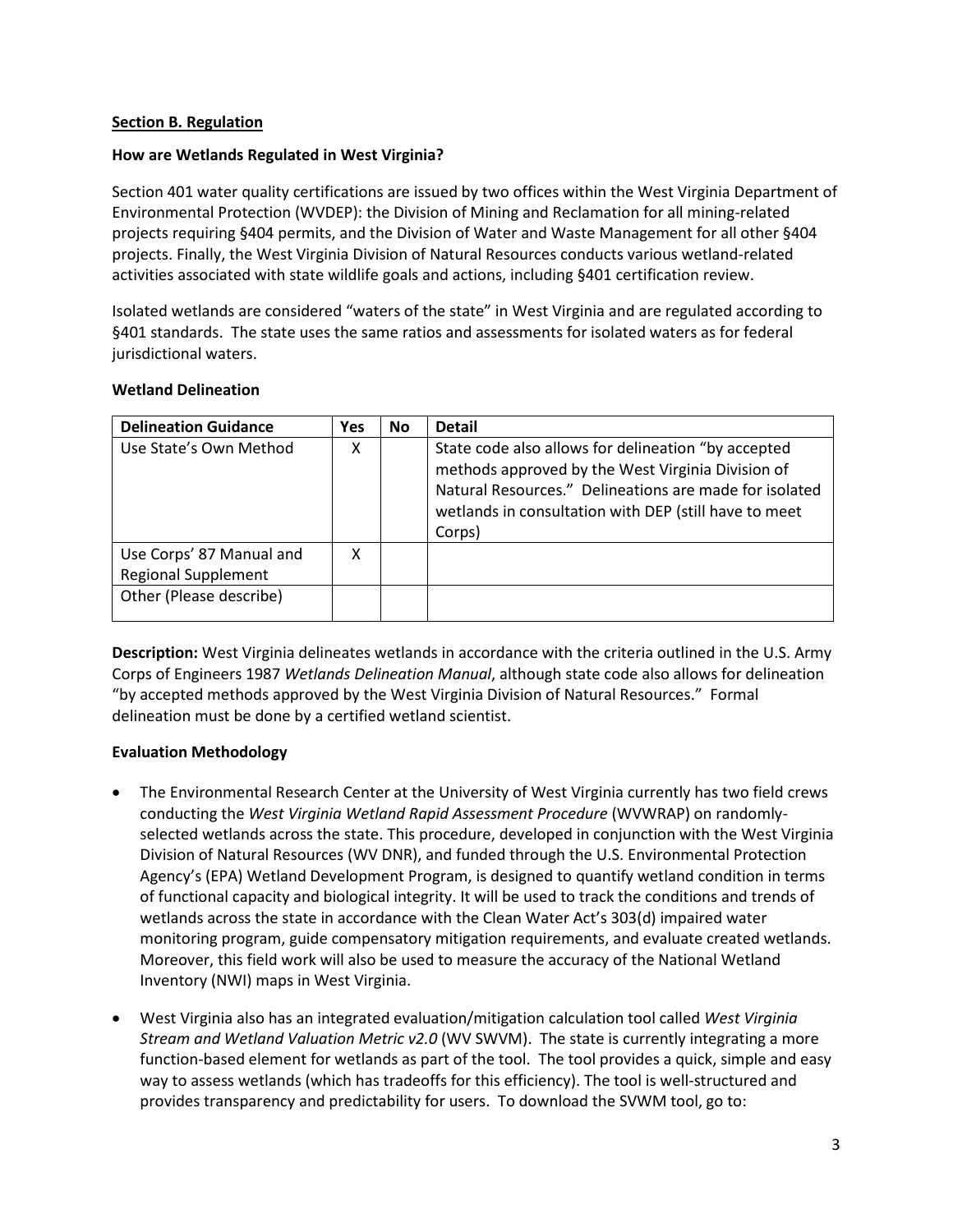[http://www.lrh.usace.army.mil/Portals/38/docs/regulatory/WV%20Stream%20and%20Wetland%20](http://www.lrh.usace.army.mil/Portals/38/docs/regulatory/WV%20Stream%20and%20Wetland%20Valuration%20Metric.pdf) [Valuration%20Metric.pdf](http://www.lrh.usace.army.mil/Portals/38/docs/regulatory/WV%20Stream%20and%20Wetland%20Valuration%20Metric.pdf)

### **Exempted Activities**

Comparable to federal exemptions

### **Special Provisions for Agriculture and Forestry**

The state recognizes all federal provisions.

### **Penalties and Enforcement**

West Virginia relies on the Corps for all penalties and enforcement. Enforcement of state water quality certification requirements is available under West Virginia's water quality laws. In practice, EPA takes the lead on enforcement under the §404 program. The state has special penalties for fish kills.

### **Permit Tracking**

WVDEP maintains a database of permits called the Environment Resource Information System, which includes data on water quality certifications.

### **State General Permit (statewide vs. regional coverage)**

| <b>Permit Coverage</b>          | <b>Yes</b> | No | <b>Detail (Type of Permit)</b>                                                                                                                                                 |
|---------------------------------|------------|----|--------------------------------------------------------------------------------------------------------------------------------------------------------------------------------|
| <b>Regional General Permit</b>  | x          |    | The state has two regional permits: 1) abandoned<br>minelands (an allowable suite of activities) and 2)<br><b>Emergency Watershed Protection (expedited permit</b><br>process) |
| <b>Statewide General Permit</b> |            |    |                                                                                                                                                                                |

#### **Assumption of 404 Powers**

| <b>Assumption Status</b>         | Yes | <b>No</b> | <b>Detail</b> |
|----------------------------------|-----|-----------|---------------|
| Assumed                          |     |           |               |
| <b>Working Toward Assumption</b> |     |           |               |
| <b>Explored Assumption</b>       |     |           |               |

#### **Joint permitting**

SVWM is a tool in a join application and review process with the Corps. SVWM is not required, but asked by the state to be used as a tool.

#### **Special Area Management Plans and Advanced Identification Plans**

None. However, the state does actively target areas for purchase and preservation, including Canaan Valley Meadow River Complex.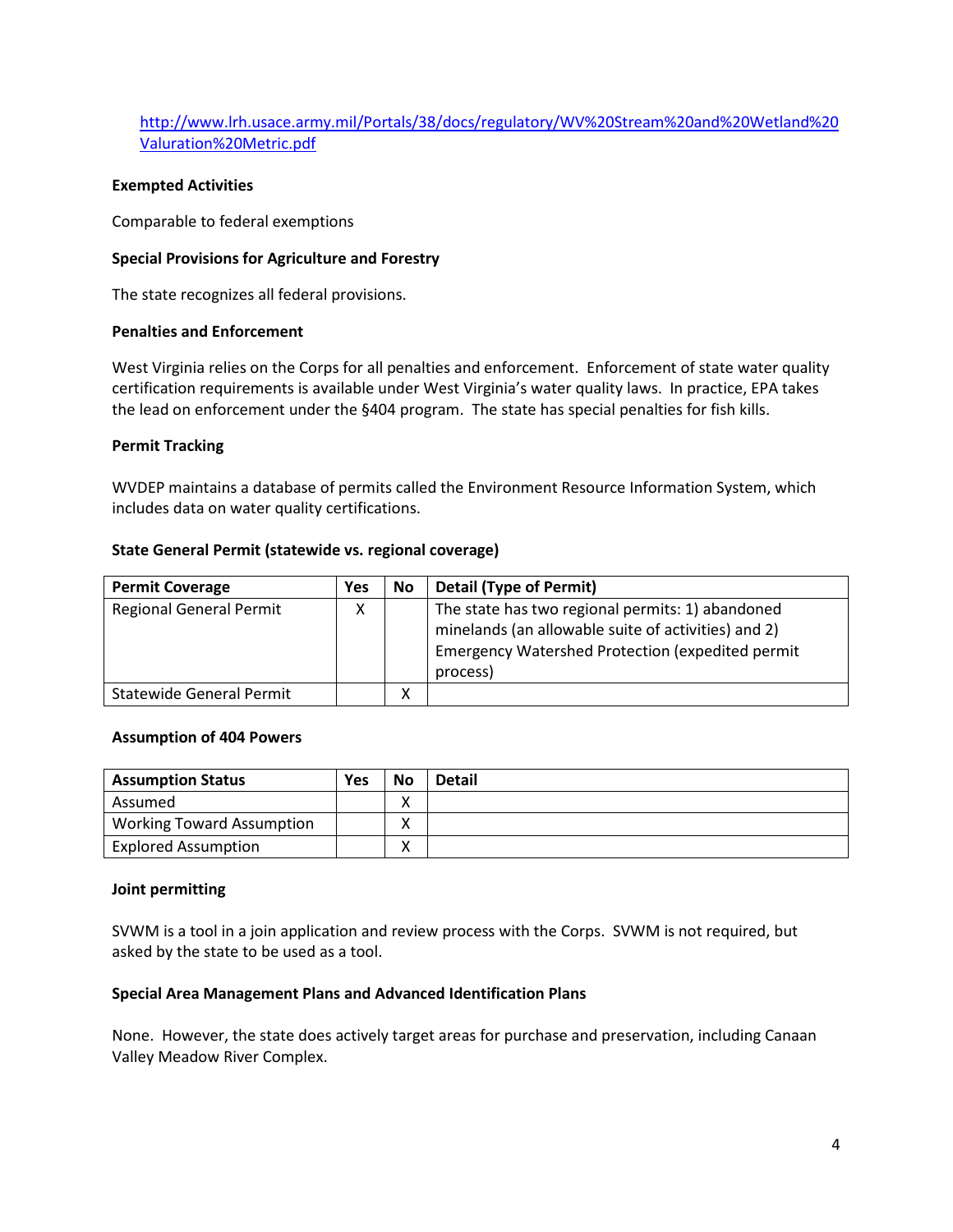## **Buffer Protections**

The state includes buffer protection as a component in WV SVWM. There are three tiers in SVWM: 1) simple preservation, 2) enhancement, and 3) enhancement and revegetation which provide increasing levels of credit. West Virginia is in the process of reviewing opportunities to adjust wetland mitigation conditions to increase buffering in at least some cases.

# **Mitigation Policy**

Mitigation requirements are outlined in the West Virginia SVWM tool. Permittee fill out the SVWM as part of the application process to determine credits. SWVM is a credit/debit tool. The tool gives preference to mitigation bank options, requiring less credits if use a mitigation bank rather thhan an in lieu fee payment. Both are allowed. The tool allows developers to review different scenarios. If developers select a low quality wetland rather than a high quality wetland, less credits are required. The state uses 2:1 ratio for P&M and 3:1 ratio for scrub-shrub and forested wetlands.

# **Mitigation Database**

The state's In Lieu Fee Program has an extensive mitigation database. WV DNR does not have a permittee responsible mitigation database. All mitigation permits are entered into the RIBITS national database.

# <span id="page-4-0"></span>**Section C. Monitoring and Assessment**

# **Agency Responsible for Wetland Monitoring and Assessment**

West Virginia is in the process of developing a wetland monitoring and assessment program. Currerntly there is no formal wetland monitoring and assessment program and project-based efforts are supported exclusively by successive EPA Program Development Grants. The work of WV DNR and WV DEP is conducted via a MOU (Memorandum of Understanding). Due to the number of employees and specialized skills of the WV DNR, field work is conducted largely by WV DNR. WV DEP combine efforts and personnel where applicable in the field as well as remain the primary reporting entity for the state.

The WV DNR started collecting data for database use in the field season of 2010. There are new grant projects related to monitoring and assessment underway. Please contact the state for more information. For a complete report on the current status of wetland monitoring and assessment in West Virginia, go to:

<http://www.dep.wv.gov/WWE/getinvolved/sos/Documents/SOPs/WVWetlandMonitoring.pdf>

# **Mapping/Inventory**

- The state revisited the US Fish and Wildlife Service study (Dahl, 1989) and NWI maps. The state eliminated some wetlands from the maps.
- The National Wetland Inventory (NWI) provides identification and delineation of WV wetland polygons. The product is somewhat dated (based on 1980-1986 color infrared imagery), only identifies wetlands larger than 1-3 acres and is not completely accurate relative of wetland polygon locations largely because of the scale of the base imagery (1:58,000).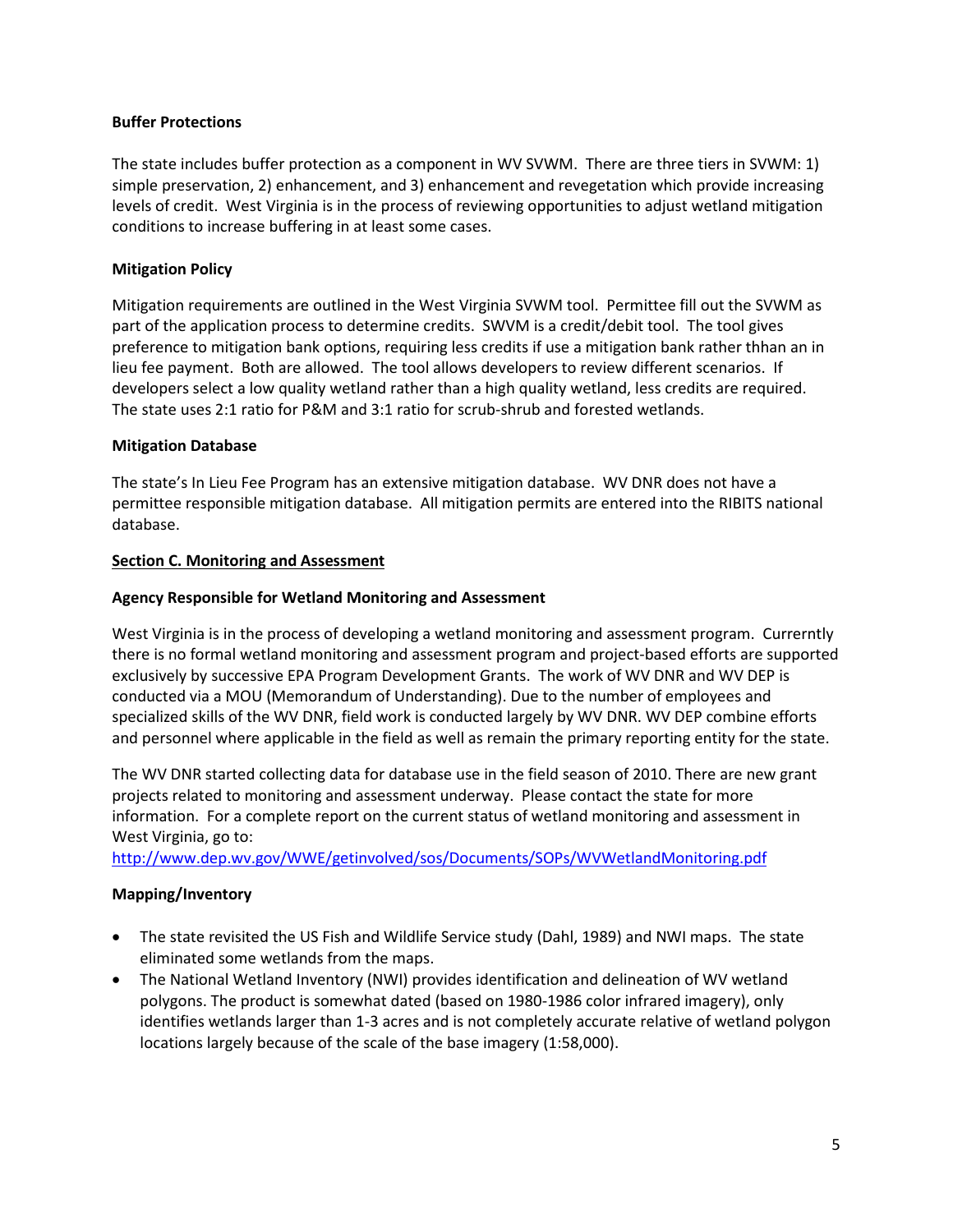# **State Wetland Mapping Public Portal**

Data are being consolidated, linked or otherwise made available for use by a wider audience. Progress in that direction comes from development of a web-based tool (Tool) to provide various levels of access to additional federal and state agencies, the environmental consultant industry and the general public.

## **Wetland Classification and Assessment**

The WV DNR has recently completed the West Virginia Wetland Rapid Assessment Procedure (WV WRAP) for wetlands which can be used statewide. Calibration with intensive assessments and GIS remote assessments on same wetland sites gives us high confidence in data to be generated in future rapid assessments. The WV Rapid Assessment Method (WVRAM) is designed to quantify wetland condition in terms of functional capacity and biological integrity. It is used to track the conditions and trends of wetlands across the state in accordance with the Clean Water Act's 303(d) impaired water monitoring program, guide compensatory mitigation requirements, and evaluate created wetlands. It implementation will be used to measure the accuracy of the National Wetland Inventory (NWI) maps in the state. To download the WVRAM, go to:

[http://erc.davis.wvu.edu/projects/research/west\\_virginia\\_wetland\\_rapid\\_assessment\\_procedure](http://erc.davis.wvu.edu/projects/research/west_virginia_wetland_rapid_assessment_procedure)

The state is currently looking to integrate a more function-based approach to assessment, looking at developing functional indices for wetlands related to flood attenuation, water quality, wildlife, aesthetics, and recreational purpose.

A second tool, West Virginia's Planting Tool, has been adapted from North Carolina's similar tool. It provides more data on location, soil types, aspect and other measures. Queries National Heritage Sites and provides a species list to identify what *should* be on the site. The list is customizable for specific restoration sites.

# **Statewide Wetland Monitoring Plan**

The state's wetland monitoring and assessment goals are documented in the state's EPA-approved Wetland Program Plan. DEP also has a monitoring strategy. The state's Wildlife Action Plan also includes monitoring and assessment goals for wetlands, a document that is currently being revised.

A report on current wetland monitoring and assessment plans in West Virginia can be found at: <http://www.dep.wv.gov/WWE/getinvolved/sos/Documents/SOPs/WVWetlandMonitoring.pdf>

# **Overall Wetland Gain and Loss Tracking System**

None. The state has not been able to track non-reported wetland gains and losses.

## **Wetland Monitoring and Assessment Characteristics**

| Level         | None | Level 1           | Level 2           | Level 3           |
|---------------|------|-------------------|-------------------|-------------------|
| West Virginia |      |                   |                   |                   |
|               |      | (project-specific | (project-specific | (project-specific |
|               |      | only)             | only)             | only)             |
|               |      |                   |                   |                   |

| <br>$\sim$ $\sim$<br>vne<br>.<br>. . | w.<br>,,,,<br><b>VIIL</b> | IB <sub>I</sub> | . .<br>____ | ldi<br>____ |
|--------------------------------------|---------------------------|-----------------|-------------|-------------|
|--------------------------------------|---------------------------|-----------------|-------------|-------------|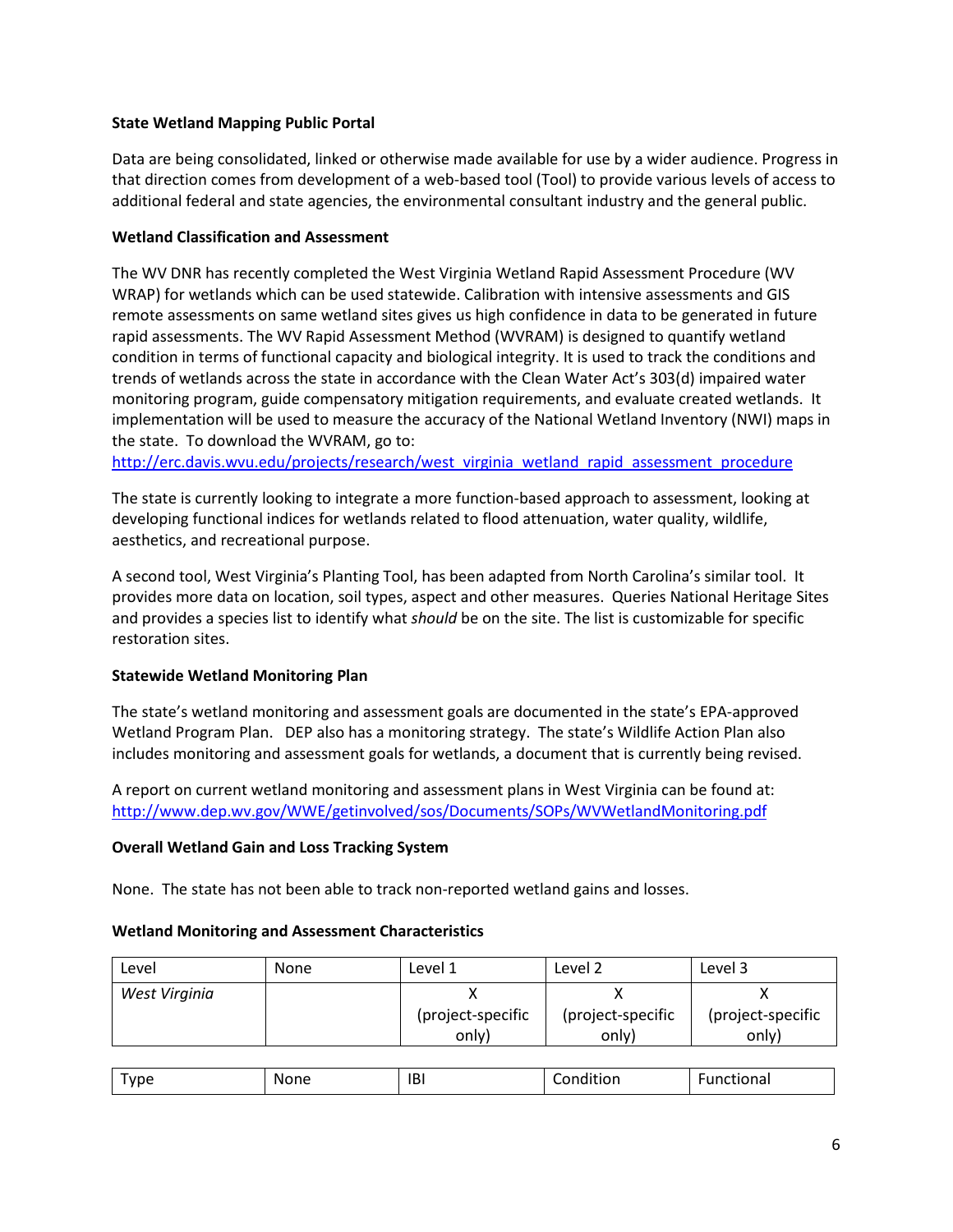| West Virginia | (Stream only, not |           |              |
|---------------|-------------------|-----------|--------------|
|               | wetlands)         | WVRAP and | Functional   |
|               |                   | WV SVWM   | component of |
|               |                   |           | <b>SVWM</b>  |

| Frequency     | None | <b>Project Specific</b> | Ongoing                                                                                                                  |
|---------------|------|-------------------------|--------------------------------------------------------------------------------------------------------------------------|
| West Virginia |      |                         | There are some<br>plans considering<br>developing an<br>ongoing program<br>at the end of the<br>grant cycle<br>$(*2018)$ |

## *Description:*

- WV Wetland Rapid Assessment Procedure (WVWRAP) was developed in 2008 to collect wetland ecological integrity and provision of function information.
- WVDNR has conducted wetland assessments for decades to classify wetlands by community types and by their level of ecological integrity. While these data provide insight into wetland condition and for use in validating larger scope assessments, their limited focus (spatially and because of their emphasis on plant species and communities) provides little information to validate either the recently developed *West Virginia Wetland Rapid Assessment Procedure*.
- Functional assessments are being developed under two scenarios. The first relies on descriptive landscape metrics used to develop indices of wetland integrity and function. The second level incorporates these landscape descriptors and adds field data collected using the WVWRAP. Level 3 functional assessment validation data will be collected beginning in 2011 to provide support for the Level 1 and 2 assessments.
- West Virginia also has GIS data layers of "Exemplary Wetlands", which are used when reviewing certifications.

## **Participation in National Wetland Condition Assessment**

| <b>NWCA Study Type</b>             | Yes | Nο |
|------------------------------------|-----|----|
| <b>National Study</b>              |     |    |
| <b>State Intensification Study</b> |     |    |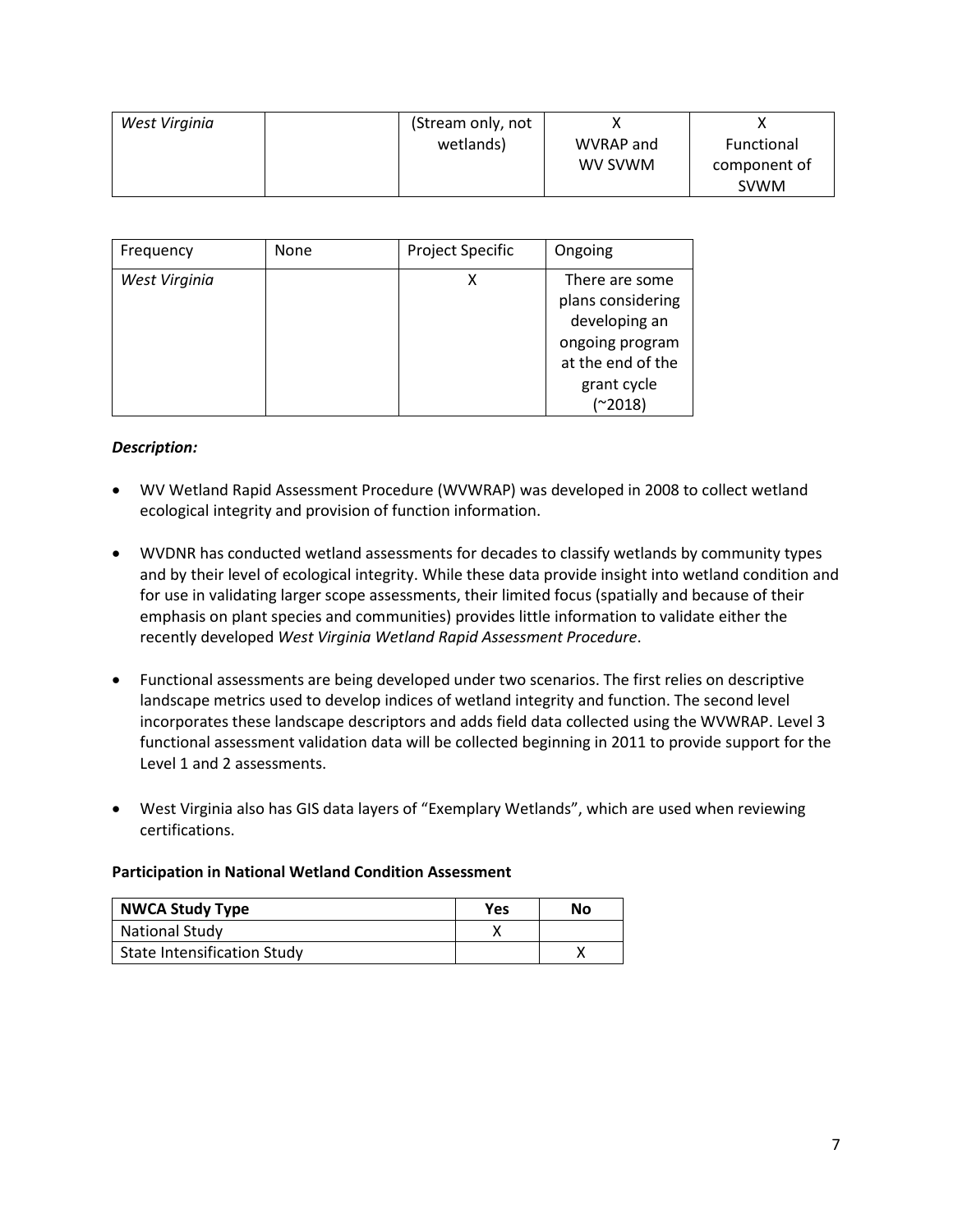## <span id="page-7-0"></span>**Section D. Water Quality Standards**

### **Wetland and Water Quality Standards**

| <b>Type</b>            | <b>None</b> | <b>Use Existing</b><br><b>WQ</b><br><b>Standards</b> | <b>In Process</b> | Adopted | <b>Future</b><br><b>Direction</b> |
|------------------------|-------------|------------------------------------------------------|-------------------|---------|-----------------------------------|
| Wetland-specific       |             | X                                                    |                   |         |                                   |
| <b>Designated Uses</b> |             |                                                      |                   |         |                                   |
| Narrative criteria in  |             |                                                      |                   |         |                                   |
| the standards to       |             | X                                                    |                   |         |                                   |
| protect designated     |             |                                                      |                   |         |                                   |
| wetland uses           |             |                                                      |                   |         |                                   |
| Numeric criteria in    |             |                                                      |                   |         |                                   |
| the standards          |             | X                                                    |                   |         |                                   |
| based on wetland       |             |                                                      |                   |         |                                   |
| type and location      |             |                                                      |                   |         |                                   |
| to protect the         |             |                                                      |                   |         |                                   |
| designated uses        |             |                                                      |                   |         |                                   |
| Anti-degradation       |             |                                                      |                   |         |                                   |
| policy includes        |             | $\boldsymbol{X}$                                     |                   |         |                                   |
| wetlands               |             |                                                      |                   |         |                                   |

### *Description:*

- West Virginia's water quality standards (WQS) do not identify criteria specific to wetlands and the state has no immediate plans to develop wetland-specific standards.
- The state surface WQS are both narrative and numeric in nature and include chemical and biological criteria for water quality.
- State regulations do not identify designated uses or anti-degradation standards for wetlands specifically, defaulting to water use categories and anti-degradation provisions for surface waters. They are applied to wetlands, however.
- The state does have some specific measures for wetlands, including Iron, Oxygen and threshold odor. The remainder of the measures are the same as for other waters.
- It should also be noted that, in the absence of wetland-specific WQS, WVDEP staff consider impacts on water resources, fish and wildlife, recreation, critical habitats, and state resources for §401 decision-making.
- West Virginia formally started evaluation of wetland components in Water Quality Standards in 2014. The state is working to "develop standard measures for wetland integrity, the final set of functions adopted and for stressor levels. Reference conditions for these metrics will allow comparisons to be made between specific wetlands and the broad spectrum of conditions existing in WV wetlands. Water quality standards provisions relative to wetlands will be evaluated in the next scheduled triennial review.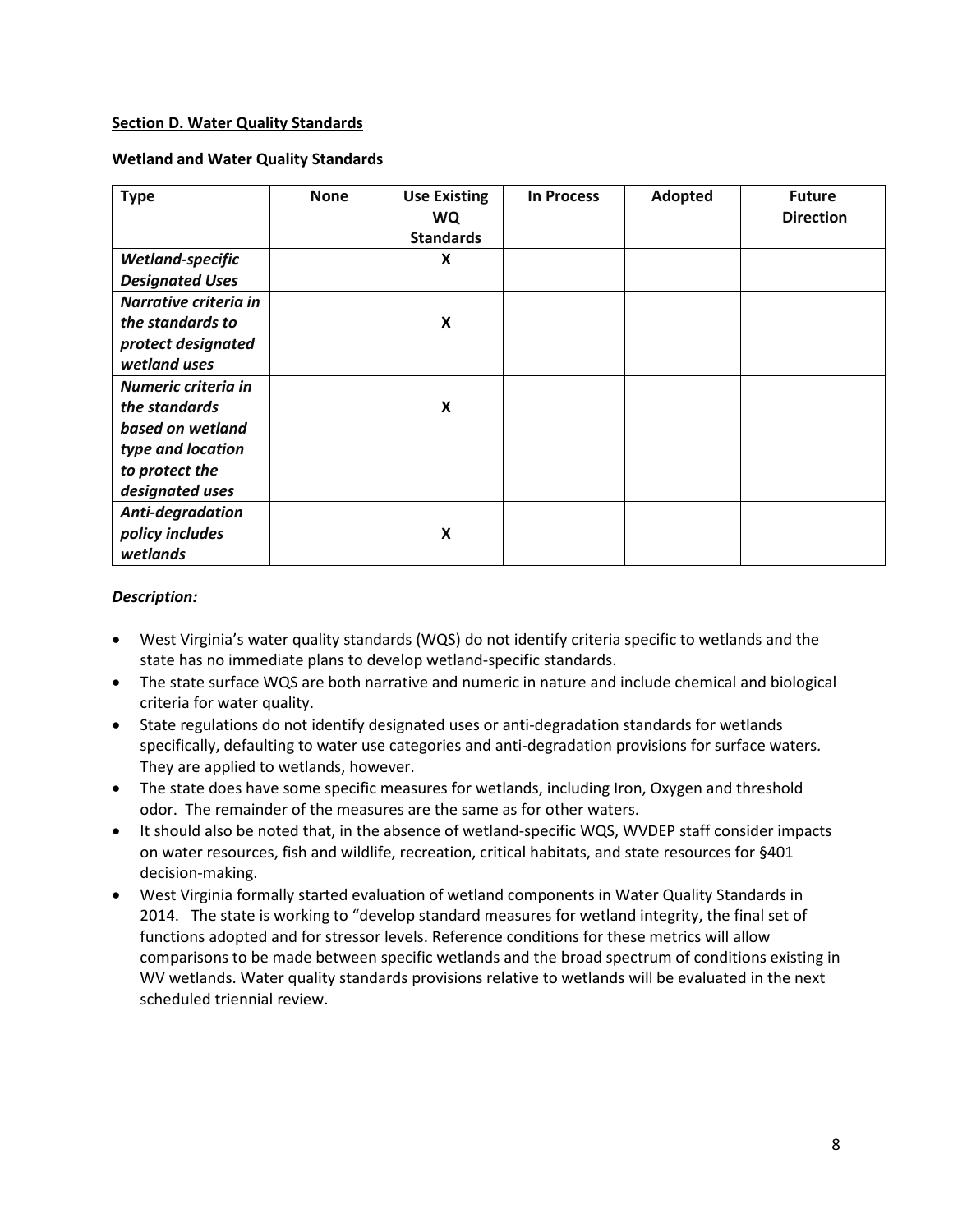# <span id="page-8-0"></span>**Section E. Voluntary Wetland Restoration**

## **Types of Wetland Restoration Work Funded by the State:**

| <b>Type of Work</b>                                           | <b>YES</b> | <b>NO</b> | <b>Description</b>                                                                                                                                      |
|---------------------------------------------------------------|------------|-----------|---------------------------------------------------------------------------------------------------------------------------------------------------------|
| Fund Wetland Restoration (may<br>include easement agreements) | x          |           | Specific projects are conducted in management areas<br>(especially waterfowl and woodcock management) from<br>taxes on hunting and fishing in the state |
| <b>Private Land Restoration</b>                               |            | х         |                                                                                                                                                         |
| <b>Public Land Restoration</b>                                | χ          |           |                                                                                                                                                         |
| <b>Technical Assistance</b>                                   |            | X         | Some informal technical assistance may be provided by<br>DNR if requested                                                                               |
| <b>Tax Incentives</b>                                         |            | x         |                                                                                                                                                         |
| Other                                                         |            | x         |                                                                                                                                                         |

**Description:** West Virginia Department of Environmental Protection does not operate a formal restoration program, but does coordinate to some extent with the U.S. Department of Agriculture Natural Resources Conservation Service and Soil Conservation Districts on restoration activities.

## **Voluntary Wetland Restoration Program Components**

| <b>Wetland Restoration Efforts</b>                                                                                 | Nothing in<br>the Works | <b>Planning</b> | <b>In Progress</b> | Mature/<br>Complete |
|--------------------------------------------------------------------------------------------------------------------|-------------------------|-----------------|--------------------|---------------------|
| Program has a set of restoration<br>goals                                                                          | N/A                     |                 |                    |                     |
| Coordinate with relevant<br>agencies that outline<br>restoration/protection goals and<br>strategies and timeframes | N/A                     |                 |                    |                     |
| Developed multi-agency body to<br>coordinate restoration/<br>protection efforts                                    | N/A                     |                 |                    |                     |
| Set restoration goals based on<br>agency objectives and available<br>information                                   | N/A                     |                 |                    |                     |

# **Goals for Restoration Projects\***

| Goal                                    | Yes | No | <b>Description</b>     |
|-----------------------------------------|-----|----|------------------------|
| No Net Loss                             |     | X  |                        |
| Reverse Loss/Net Gain                   |     |    |                        |
| Nonpoint Source Pollution (NPS)/WQ      |     | χ  |                        |
| <b>Total Maximum Daily Load (TMDLs)</b> |     | χ  |                        |
| Habitat                                 |     |    | Waterfowl and woodcock |
|                                         |     |    | habitat                |
| <b>Coastal Protection</b>               |     |    |                        |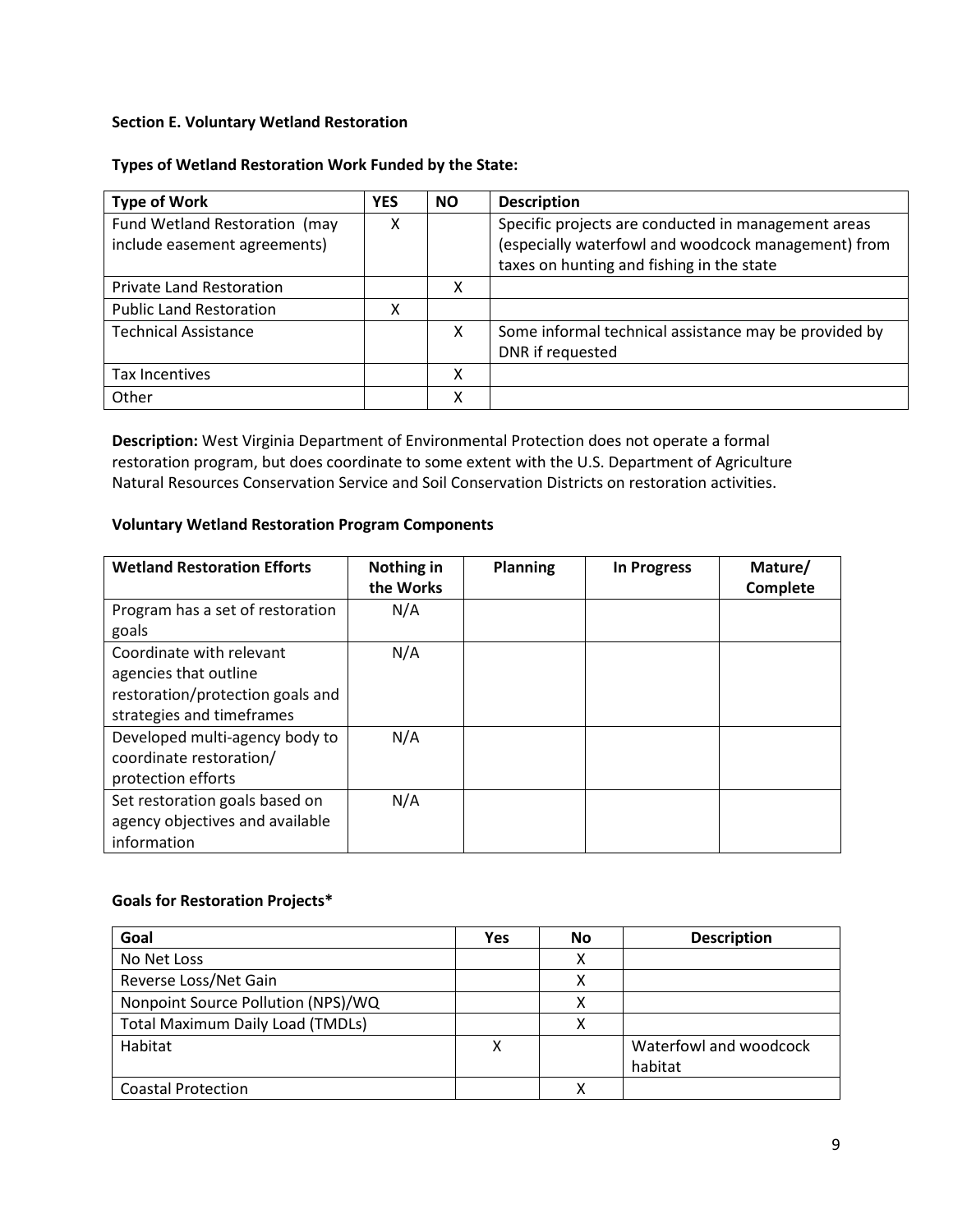| <b>Floodwater Protection</b> |  |  |
|------------------------------|--|--|
| Groundwater                  |  |  |
| Other (please describe)      |  |  |

# **Landowner Guides and Handbooks to Assist with Voluntary Wetland Restoration Efforts**

None.

# <span id="page-9-0"></span>**Section F. Innovative and/or Highly Effective Education and Outreach**

West Virginia has been working to increase the wetland emphasis within the WV Master Naturalist Program and develop a wetland "trunk" for elementary schools. The wetland program is encouraged to do education and outreach when time is available.

## **Section G. Climate Change and Wetlands**

The state wetland program mostly addresses climate change issues indirectly, although climate change work is still "on the table" in West Virginia. Specifically, the state is interested in projects that address culvert issues, replacing culverts with larger options that have been impacted by storms.

### <span id="page-9-1"></span>**Section H. Integration**

| Entity/Program Area                     | Yes/No                | Description of the Connection                         |
|-----------------------------------------|-----------------------|-------------------------------------------------------|
| NPDES/Stormwater                        |                       | Not a lot, a handful of counties work on wetland      |
|                                         |                       | issues related to stomwater post-construction         |
|                                         |                       | efforts; starting to work informally on Chesapeake    |
|                                         |                       | Bay issues, stream restoration as a component of      |
|                                         |                       | stormwater post-construction projects (that have      |
|                                         |                       | impacts on wetlands); new chapter in the state        |
|                                         |                       | stormwater BMP manual for stream management,          |
|                                         |                       | likely to be chapter on wetlands in the future (silt  |
|                                         |                       | fences, etc.)                                         |
| 303(d)                                  | <b>NO</b>             |                                                       |
| 305(b) reporting on wetlands            | <b>YES</b>            | Small wetland element is integrated into the          |
|                                         |                       | report                                                |
| <b>Total Maximum Daily Load (TMDLs)</b> | <b>NO</b>             |                                                       |
| Climate Change/ Resiliency              | $\tilde{\phantom{a}}$ | Informally, esp. culvert work                         |
| Land Use / Watershed planning           | NO.                   |                                                       |
| Flood/Hazard Mitigation                 | $\tilde{\phantom{a}}$ | County-specific at this time; will be integrated into |
|                                         |                       | the new SWVM tool.                                    |
| <b>Coastal Work</b>                     | N/A                   | Although there is some coordination around the        |
|                                         |                       | watershed of Chesapeake Bay and the Eastern           |
|                                         |                       | Panhandle                                             |
| <b>Wildlife Action Plan</b>             | <b>YES</b>            | Plans are being renewed for certain specific, which   |
|                                         |                       | involve wetland considerations                        |
| Statewide Comprehensive Outdoor         | <b>NO</b>             | Local plans, not statewide                            |
| <b>Recreation Plan (SCORP)</b>          |                       |                                                       |